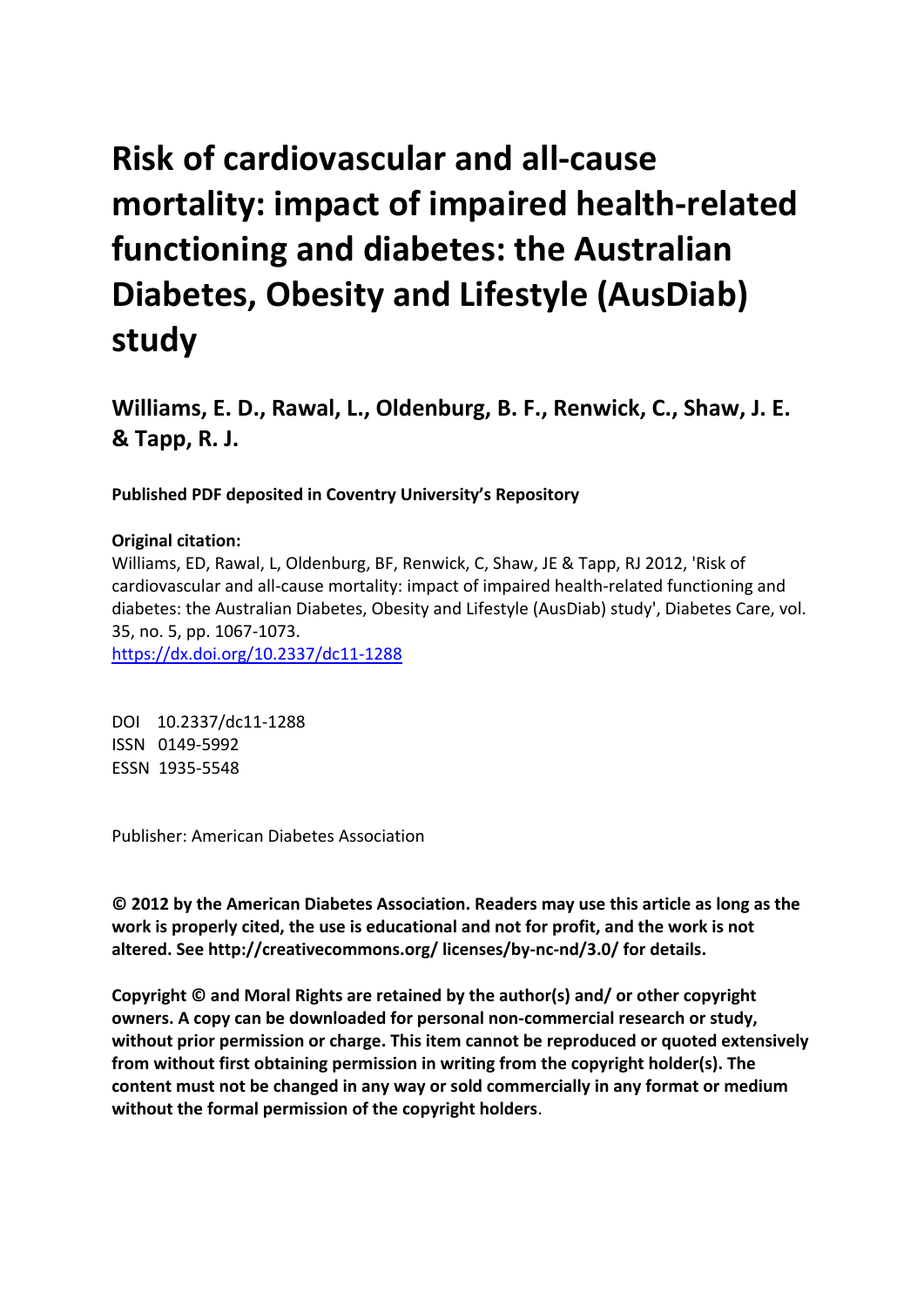# Risk of Cardiovascular and All-Cause Mortality: Impact of Impaired Health-Related Functioning and Diabetes

# The Australian Diabetes, Obesity and Lifestyle (AusDiab) study

EMILY D. WILLIAMS, PHD<sup>1,2</sup> CARLA RENWICK, MA<sup>1</sup><br>LAL RAWAL, MPH<sup>1</sup> JONATHAN E. SHAW, M BRIAN F. OLDENBURG, PHD<sup>1</sup>

JONATHAN E. SHAW, MD<sup>3</sup><br>ROBYN J. TAPP, PHD<sup>4</sup>

**OBJECTIVE**—There is an established link between health-related functioning (HRF) and cardiovascular disease (CVD) mortality, and it is known that those with diabetes predominantly die of CVD. However, few studies have determined the combined impact of diabetes and impaired HRF on CVD mortality. We investigated whether this combination carries a higher CVD risk than either component alone.

RESEARCH DESIGN AND METHODS—The Australian Diabetes, Obesity and Lifestyle (AusDiab) study included 11,247 adults aged  $\geq$ 25 years from 42 randomly selected areas of Australia. At baseline (1999–2000), diabetes status was defined using the World Health Organization criteria and HRF was assessed using the SF-36 questionnaire.

RESULTS-Overall, after 7.4 years of follow-up, 57 persons with diabetes and 105 without diabetes had died from CVD. In individuals with and without diabetes, HRF measures were significant predictors of increased CVD mortality. The CVD mortality risks among those with diabetes or impaired physical health component summary (PCS) alone were similar (diabetes only: hazard ratio 1.4 [95% CI 0.7–2.7]; impaired PCS alone: 1.5 [1.0–2.4]), while those with both diabetes and impaired PCS had a much higher CVD mortality (2.8 [1.6–4.7]) compared with those without diabetes and normal PCS (after adjustment for multiple covariates). Similar results were found for the mental health component summary.

**CONCLUSIONS**—This study demonstrates that the combination of diabetes and impaired HRF is associated with substantially higher CVD mortality. This suggests that, among those with diabetes, impaired HRF is likely to be important in the identification of individuals at increased risk of CVD mortality.

### Diabetes Care 35:1067–1073, 2012

ardiovascular disease (CVD) is the risk factors, subjective health status mark-<br>leading cause of mortality world-<br>wide, accounting for >20% of all (HRF), have been shown to be associated<br>deaths (1). Biological and behavior iables, such as diabetes, obesity, smoking, mortality (3). It has been shown that psyand physical inactivity, are robust risk chosocial risk factors exert an association factors for the development of CVD and similar in strength to that of biological mortality (2). As well as these established risk factors for CVD (4), and yet the two

ers, such as health-related functioning (HRF), have been shown to be associated with an increased risk of cardiovascular

ccccccccccccccccccccccccccccccccccccccccccccccccc

From the <sup>1</sup>International Public Health Unit, Monash University, Melbourne, Victoria, Australia; the <sup>2</sup>International Centre for Circulatory Health, National Heart and Lung Institute, St. Mary's Hospital and Imperial College London, London, U.K.; the <sup>3</sup>Baker IDI Heart and Diabetes Institute, Melbourne, Victoria, .<br>Australia; and the <sup>4</sup>National Vision Research Institute, Australian College of Optometry, Melbourne, Victoria, Australia.

types of risk factors are rarely assessed concurrently.

HRF refers to how well an individual functions in their daily life, physically and socially, and their perceived physical and mental well-being (5,6). Most of the literature to date examines HRF as an outcome in patient populations, providing an important indicator of the impact of chronic disease (3,5,7). However, there is increasing evidence to suggest that poor HRF may predict the development of disease, e.g., in type 2 diabetes (T2DM)  $(8)$  and CVD $(9)$ . Because of the burden of the daily management of T2DM and the development of complications, HRF is particularly important for people with T2DM, with levels of health status shown to be compromised in these populations (5,7,10). Findings from previous studies show that in samples of patients with T2DM, persons reporting low levels of HRF have higher risk of mortality compared with those reporting high functioning (11,12). It is likely, therefore, that exposure to T2DM and poor HRF has an additive, if not synergistic, effect on the risk of cardiovascular mortality; however, the impact of this combined relationship on mortality has not been examined. It is important to understand whether the effects of each disorder simply have an additive impact or whether their combined effects exert a synergistic effect (i.e., greater than the sum of two independent effects) on mortality.

Using longitudinal data from a population-based, national study in Australia, these analyses aimed to examine the combined impact of HRF and T2DM on cardiovascular mortality compared with either risk factor alone.

### RESEARCH DESIGN AND

**METHODS**—The population, methods, and response rates of the Australian Diabetes, Obesity and Lifestyle (AusDiab) study have previously been described (13). In brief, AusDiab was a population-based study of 11,247 people aged

Corresponding author: Emily D. Williams, [emily.d.williams@monash.edu](mailto:emily.d.williams@monash.edu).

Received 7 July 2011 and accepted 1 February 2012.

DOI: 10.2337/dc11-1288

<sup>©</sup> 2012 by the American Diabetes Association. Readers may use this article as long as the work is properly cited, the use is educational and not for profit, and thework is not altered. See [http://creativecommons.org/](http://creativecommons.org/licenses/by-nc-nd/3.0/) [licenses/by-nc-nd/3.0/](http://creativecommons.org/licenses/by-nc-nd/3.0/) for details.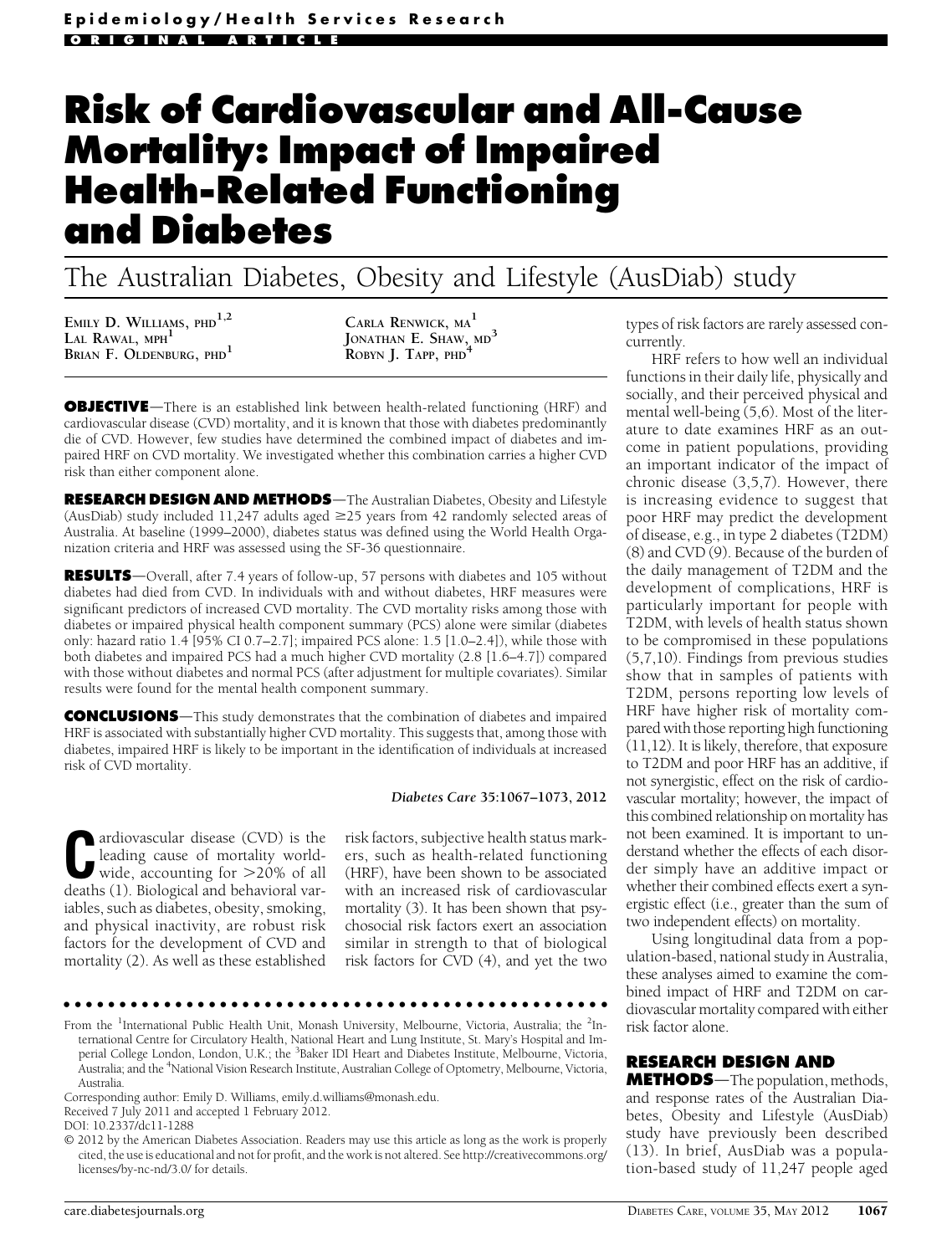$\geq$  5 years from 42 randomly selected urban and rural areas of Australia conducted in 1999–2000. At baseline, 55.3% (n = 11,247) of those completing a household questionnaire undertook the full survey. The study was approved by the ethics committee of the International Diabetes Institute. Informed consent for the study was obtained from all participants.

Diabetes classification was based on plasma glucose results, using the 1999 World Health Organization diabetes classification (14). Diabetes was diagnosed on the basis of fasting plasma glucose  $(FPG) \ge 7.0$  mmol/L, 2-h plasma glucose  $\geq$ 11.1 mmol/L, or current treatment with insulin or oral hypoglycemic medication. For these analyses, complete data were available on key variables of interest for 802 participants with T2DM and 9,177 without.

FPG and 2-h plasma glucose levels were determined by a glucose oxidase method using an Olympus AU600 automated analyzer (Olympus Optical, Tokyo, Japan). Serum triglycerides, total cholesterol, and HDL cholesterol were measured by enzymatic methods. Total  $HbA_{1c}$  analysis was performed using high-performance liquid chromatography (Bio-Rad Variant Haemoglobin Testing System; Bio-Rad, Hercules, CA) with standardized conversion to  $HbA_{1c}$  values (normal range 4.2–6.3%). Blood pressure was measured using Dinamap or a standard mercury sphygmomanometer. To account for any effect due to differential measurement error, we adjusted manual blood pressure measurements as previously described (15). Hypertension was defined as present if systolic blood pressure (SBP) was  $\geq$ 140 mmHg and diastolic blood pressure  $\geq$ 90 mmHg or if the participant reported current treatment for hypertension. Height and weight were measured in light clothing by a trained observer. BMI was calculated as weight in kilograms divided by the square of height in meters. Information on smoking, medication, and history of diabetes was obtained by interview.

Mortality status and underlying and contributory causes of death were determined by linking the AusDiab cohort to the Australian National Death Index (NDI). Name, sex, date of birth, state, date of last contact, and date of death (if available) were used to match participants to the NDI. The accuracy of the NDI to ascertain CVD deaths and vital status has previously been established (16). Only high-level matches were accepted as confirmed deaths, and wherever possible, deaths

were confirmed by direct communication with the decedent's family. People who were not matched to the NDI were assumed to be alive. Deaths were attributed to CVD if the underlying cause of death was coded I10-I25, I46.1, I48, I50-I99, or R96 according to the 2006 ICD-10. In addition, participants with uncomplicated diabetes (ICD-10 codes E109, E119, or E149) or unspecified hyperlipidemia (ICD-10 code E785) as an underlying cause of death on the death certificate were attributed a CVD death  $(n = 4)$  if any of the CVD codes (I10-I25, I46.1, I48, I50-I99, or R96) were recorded in the first position on the death certificate.

Health-related functioning was assessed using version 1 of the SF-36 Health Survey (6). The SF-36 [\(http://www.sf-36.](http://www.sf-36.org/tools/sf36.shtml) [org/tools/sf36.shtml\)](http://www.sf-36.org/tools/sf36.shtml) is a self-administered measure of perceived health status over the preceding week, comprising eight domains: physical functioning, role-physical, bodily pain, general health, vitality, social functioning, role-emotional, and mental health. Items for each dimension were coded, summed, and translated from worst health (0) to best health (100). Physical functioning refers to the ability to perform activities (walking, climbing stairs, bending and stretching, and lifting and carrying objects) without limitation. Role limitation (physical) refers to the limitations that reduced physical health has on the range and extent of physical activities one is able to perform. Bodily pain refers to the severity of pain and its impact on daily activities. General health is a rating of one's own health, a comparison with others' health, and proneness to illness. Vitality refers to how energetic or tired a person feels. Social functioning refers to the impact of physical and emotional health on the ability to perform normal social activities. Role limitation (emotional) refers to limitations that emotional problems put on the range and extent of activities one can perform. Mental health refers to the degree of nervousness or calmness and happiness or sadness.

In addition, the survey established scores for two summary measures: physical health component summary (PCS) and mental health component summary (MCS) scores. Both PCS and MCS are dimensions of health status that have been shown to be useful and valid measures of mental and physical health functioning relative to health profile. Overall, the SF-36 has been widely used in studies of chronic disease in both patient (6) and general population (17) samples.

# Statistical methods

Statistical analysis was performed using STATA, version 11.0, for Windows (STATA, College Station, TX). Descriptive information for each of the variables was derived and distribution assessed. The lowest quartile (i.e., poor healthrelated functioning) of each dimension of the SF-36 scale was used to define impaired HRF (thresholds: PCS  $\leq 70$  and  $MCS \leq 68$ ). Categorical variables describing the pattern of mortality by the SF-36 summary scales were created. The categories were as follows (participant numbers given for PCS and MCS, respectively): 1) no T2DM and normal PCS or MCS (n = 7,098 and 6,640), 2) T2DM and normal PCS or MCS  $(n =$ 444 and 500), 3) no T2DM and impaired PCS or MCS (n = 2,079 and 2,178), and 4) T2DM and impaired PCS or MCS  $(n =$ 358 and 179).

Univariate associations between each dimension of the SF-36 scale and other variables of interest were assessed using ANOVA for metric variables and a  $\chi^2$  test for categorical variables. Multivariate analysis was performed using Cox proportional hazards models. The first model was adjusted for age and sex. Model 2 adjusted for age, sex, BMI, smoking, history of CVD, SBP, lipid therapy, total cholesterol, and triglycerides. Another model (Model 3) tested the interaction between each domain of SF-36 and  $HbA_{1c}$  to assess the synergistic effects of T2DM and impaired HRF on mortality beyond the additive effects of each condition. It should be noted that some of the eight domains were too highly correlated to be included in the same model in order to test their independence from one another. Therefore, these results should not be interpreted as independent of the other domains.

RESULTS-Overall, after 7.4 years of follow-up, 57 of those with T2DM and 105 without had died of CVD. Of these, 66% were male. Complete data for these analyses were available on 9,979 study participants. Table 1 displays the baseline sample characteristics. The mean (SD) age of those without T2DM was 51 years (14) and with T2DM was 62 years (13). Sixteen percent of those without T2DM and 14% of those with T2DM were current smokers. Overall, 7% of those without T2DM and 22% of those with T2DM at baseline had a history of CVD. For each dimension of the SF-36, people with T2DM had lower scores compared with people without T2DM.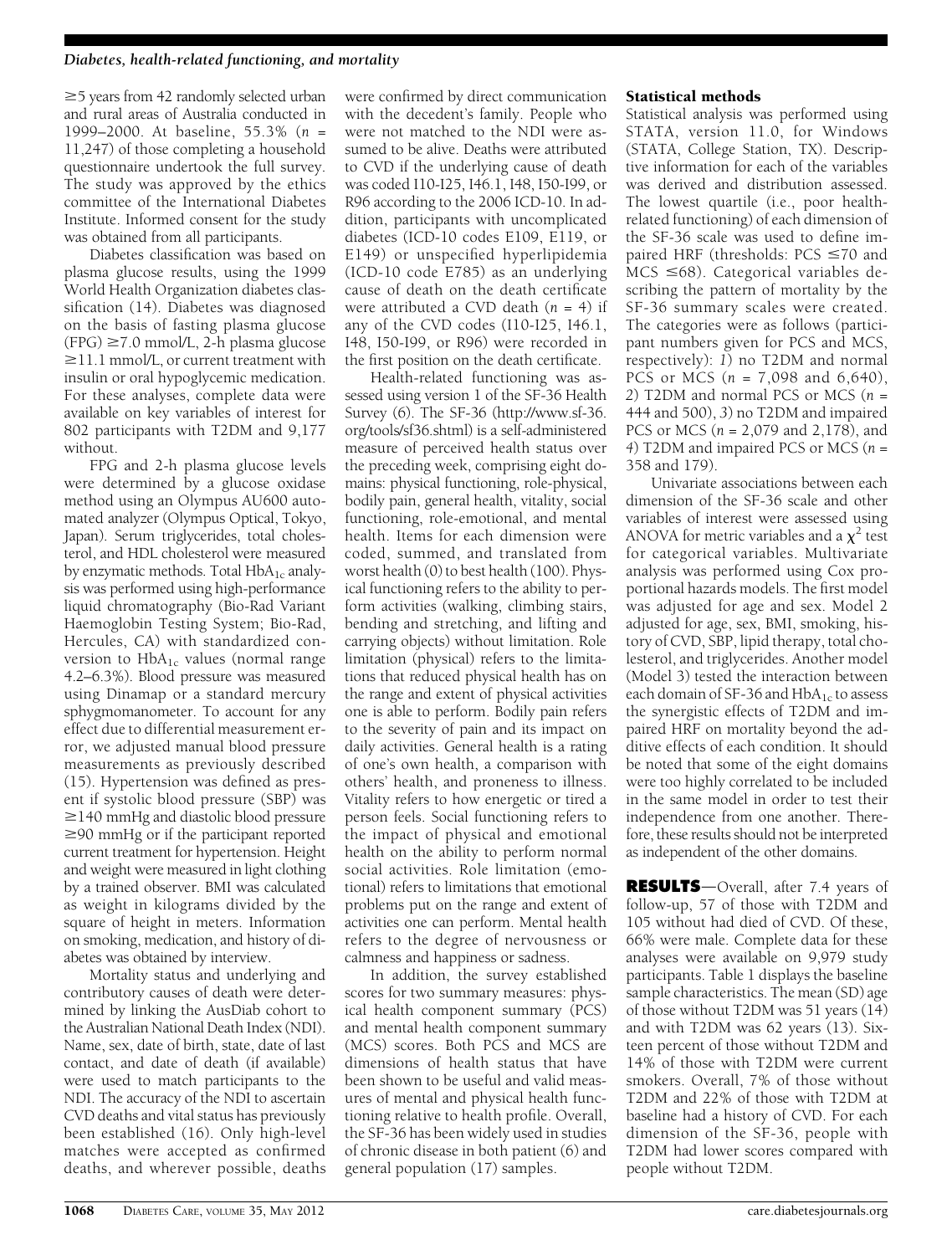# Table 1-Baseline characteristics of the AusDiab population further adjustment for BMI, smoking,

| Population characteristics<br>(physical), bodily pain, general health per-<br>802<br>$n^*$<br>9,979<br>9,177<br>ception, vitality, social functioning, and<br>51(14)<br>62(13)<br>Age (years)<br>50(14)<br>role limitation (emotional) were associ-<br>Sex (% male)<br>45<br>53<br>45<br>ated with higher all-cause mortality (after<br>FPG (mmol/L)<br>5.6(1.2)<br>5.4(0.5)<br>8.1(2.8)<br>controlling for age and sex). Further ad-<br>BMI $(kg/m2)$<br>27.0(5.0)<br>26.7(4.8)<br>30.0(6.1)<br>justment for BMI, smoking, history of<br>Lipid treatment<br>8<br>7<br>25<br>CVD, SBP, lipid therapy, total cholesterol,<br>5.7(1.1)<br>Total cholesterol (mmol/L)<br>5.6(1.1)<br>5.6(1.1)<br>and triglycerides had little impact on the<br>Triglycerides (mmol/L)<br>$1.3(0.9-1.8)$<br>$1.2(0.9-1.8)$<br>$1.9(1.3 - 2.8)$<br>elevated HRs of these domains on all-<br>Current smoker<br>16<br>16<br>14<br>cause mortality. As stated previously,<br>32<br>29<br>70<br>Hypertension<br>due to strong correlation between cer-<br>129(19)<br>128(18)<br>144(20)<br>$SBP$ (mm $Hg$ )<br>tain domains, it was not possible to iden-<br>Diastolic blood pressure (mmHg)<br>70(12)<br>70(12)<br>75(12)<br>tify whether the impact of each domain<br>History of CVD†<br>8<br>22<br>7<br>was independent of the effects of the<br>HRF measures<br>other domains.<br>Physical functioning<br>67.2(25.9)<br>81.8 (20.8)<br>83.0 (19.8)<br>The unadjusted combined survival<br>Role limitation: physical<br>65.8(40.9)<br>79.8 (34.5)<br>81.0 (33.6)<br>for CVD mortality by categories of<br>Bodily pain<br>68.1 (25.8)<br>75.0 (22.8)<br>74.0(23.1)<br>T2DM and physical and mental health-<br>General health perception<br>70.8 (18.6)<br>60.3(21.1)<br>69.9(19.1)<br>related functioning is outlined in Fig. 1.<br>57.9 (21.4)<br>Vitality<br>62.1(20.2)<br>62.5(20.1)<br>The HRs (95% CI) for all-cause and CVD<br>Social functioning<br>86.5(20.5)<br>86.8 (20.2)<br>82.5 (23.4)<br>mortality according to categories of HRF<br>Role limitation: emotional<br>83.2 (31.8)<br>83.8 (31)<br>77.2 (36.4)<br>and diabetes status are shown in Table 3.<br>Mental health<br>75.9 (16.8)<br>75.9 (16.7)<br>75.6 (16.9)<br>The HRs for CVD mortality among those<br>HRF summary scores<br>with T2DM or impaired PCS alone were<br>51.0(9.8)<br>MCS score (%)<br>51.0(9.8)<br>51.4(9.8)<br>similar, while those with both T2DM and<br>PCS score (%)<br>50.5(10.5)<br>51.0 (10.0)<br>44.2 (12.9)<br>impaired PCS had a much higher CVD | All | No diabetes | Diabetes | mstory of CVD, 3Dr, liptu therapy, total<br>cholesterol, and triglycerides. Low levels |
|---------------------------------------------------------------------------------------------------------------------------------------------------------------------------------------------------------------------------------------------------------------------------------------------------------------------------------------------------------------------------------------------------------------------------------------------------------------------------------------------------------------------------------------------------------------------------------------------------------------------------------------------------------------------------------------------------------------------------------------------------------------------------------------------------------------------------------------------------------------------------------------------------------------------------------------------------------------------------------------------------------------------------------------------------------------------------------------------------------------------------------------------------------------------------------------------------------------------------------------------------------------------------------------------------------------------------------------------------------------------------------------------------------------------------------------------------------------------------------------------------------------------------------------------------------------------------------------------------------------------------------------------------------------------------------------------------------------------------------------------------------------------------------------------------------------------------------------------------------------------------------------------------------------------------------------------------------------------------------------------------------------------------------------------------------------------------------------------------------------------------------------------------------------------------------------------------------------------------------------------------------------------------------------------------------------------------------------------------------------------------------------------------------------------------------------------------------------------------------------------------------------------------|-----|-------------|----------|----------------------------------------------------------------------------------------|
|                                                                                                                                                                                                                                                                                                                                                                                                                                                                                                                                                                                                                                                                                                                                                                                                                                                                                                                                                                                                                                                                                                                                                                                                                                                                                                                                                                                                                                                                                                                                                                                                                                                                                                                                                                                                                                                                                                                                                                                                                                                                                                                                                                                                                                                                                                                                                                                                                                                                                                                           |     |             |          | of physical functioning, role limitation                                               |
|                                                                                                                                                                                                                                                                                                                                                                                                                                                                                                                                                                                                                                                                                                                                                                                                                                                                                                                                                                                                                                                                                                                                                                                                                                                                                                                                                                                                                                                                                                                                                                                                                                                                                                                                                                                                                                                                                                                                                                                                                                                                                                                                                                                                                                                                                                                                                                                                                                                                                                                           |     |             |          |                                                                                        |
|                                                                                                                                                                                                                                                                                                                                                                                                                                                                                                                                                                                                                                                                                                                                                                                                                                                                                                                                                                                                                                                                                                                                                                                                                                                                                                                                                                                                                                                                                                                                                                                                                                                                                                                                                                                                                                                                                                                                                                                                                                                                                                                                                                                                                                                                                                                                                                                                                                                                                                                           |     |             |          |                                                                                        |
|                                                                                                                                                                                                                                                                                                                                                                                                                                                                                                                                                                                                                                                                                                                                                                                                                                                                                                                                                                                                                                                                                                                                                                                                                                                                                                                                                                                                                                                                                                                                                                                                                                                                                                                                                                                                                                                                                                                                                                                                                                                                                                                                                                                                                                                                                                                                                                                                                                                                                                                           |     |             |          |                                                                                        |
|                                                                                                                                                                                                                                                                                                                                                                                                                                                                                                                                                                                                                                                                                                                                                                                                                                                                                                                                                                                                                                                                                                                                                                                                                                                                                                                                                                                                                                                                                                                                                                                                                                                                                                                                                                                                                                                                                                                                                                                                                                                                                                                                                                                                                                                                                                                                                                                                                                                                                                                           |     |             |          |                                                                                        |
|                                                                                                                                                                                                                                                                                                                                                                                                                                                                                                                                                                                                                                                                                                                                                                                                                                                                                                                                                                                                                                                                                                                                                                                                                                                                                                                                                                                                                                                                                                                                                                                                                                                                                                                                                                                                                                                                                                                                                                                                                                                                                                                                                                                                                                                                                                                                                                                                                                                                                                                           |     |             |          |                                                                                        |
|                                                                                                                                                                                                                                                                                                                                                                                                                                                                                                                                                                                                                                                                                                                                                                                                                                                                                                                                                                                                                                                                                                                                                                                                                                                                                                                                                                                                                                                                                                                                                                                                                                                                                                                                                                                                                                                                                                                                                                                                                                                                                                                                                                                                                                                                                                                                                                                                                                                                                                                           |     |             |          |                                                                                        |
|                                                                                                                                                                                                                                                                                                                                                                                                                                                                                                                                                                                                                                                                                                                                                                                                                                                                                                                                                                                                                                                                                                                                                                                                                                                                                                                                                                                                                                                                                                                                                                                                                                                                                                                                                                                                                                                                                                                                                                                                                                                                                                                                                                                                                                                                                                                                                                                                                                                                                                                           |     |             |          |                                                                                        |
|                                                                                                                                                                                                                                                                                                                                                                                                                                                                                                                                                                                                                                                                                                                                                                                                                                                                                                                                                                                                                                                                                                                                                                                                                                                                                                                                                                                                                                                                                                                                                                                                                                                                                                                                                                                                                                                                                                                                                                                                                                                                                                                                                                                                                                                                                                                                                                                                                                                                                                                           |     |             |          |                                                                                        |
|                                                                                                                                                                                                                                                                                                                                                                                                                                                                                                                                                                                                                                                                                                                                                                                                                                                                                                                                                                                                                                                                                                                                                                                                                                                                                                                                                                                                                                                                                                                                                                                                                                                                                                                                                                                                                                                                                                                                                                                                                                                                                                                                                                                                                                                                                                                                                                                                                                                                                                                           |     |             |          |                                                                                        |
|                                                                                                                                                                                                                                                                                                                                                                                                                                                                                                                                                                                                                                                                                                                                                                                                                                                                                                                                                                                                                                                                                                                                                                                                                                                                                                                                                                                                                                                                                                                                                                                                                                                                                                                                                                                                                                                                                                                                                                                                                                                                                                                                                                                                                                                                                                                                                                                                                                                                                                                           |     |             |          |                                                                                        |
|                                                                                                                                                                                                                                                                                                                                                                                                                                                                                                                                                                                                                                                                                                                                                                                                                                                                                                                                                                                                                                                                                                                                                                                                                                                                                                                                                                                                                                                                                                                                                                                                                                                                                                                                                                                                                                                                                                                                                                                                                                                                                                                                                                                                                                                                                                                                                                                                                                                                                                                           |     |             |          |                                                                                        |
|                                                                                                                                                                                                                                                                                                                                                                                                                                                                                                                                                                                                                                                                                                                                                                                                                                                                                                                                                                                                                                                                                                                                                                                                                                                                                                                                                                                                                                                                                                                                                                                                                                                                                                                                                                                                                                                                                                                                                                                                                                                                                                                                                                                                                                                                                                                                                                                                                                                                                                                           |     |             |          |                                                                                        |
|                                                                                                                                                                                                                                                                                                                                                                                                                                                                                                                                                                                                                                                                                                                                                                                                                                                                                                                                                                                                                                                                                                                                                                                                                                                                                                                                                                                                                                                                                                                                                                                                                                                                                                                                                                                                                                                                                                                                                                                                                                                                                                                                                                                                                                                                                                                                                                                                                                                                                                                           |     |             |          |                                                                                        |
|                                                                                                                                                                                                                                                                                                                                                                                                                                                                                                                                                                                                                                                                                                                                                                                                                                                                                                                                                                                                                                                                                                                                                                                                                                                                                                                                                                                                                                                                                                                                                                                                                                                                                                                                                                                                                                                                                                                                                                                                                                                                                                                                                                                                                                                                                                                                                                                                                                                                                                                           |     |             |          |                                                                                        |
|                                                                                                                                                                                                                                                                                                                                                                                                                                                                                                                                                                                                                                                                                                                                                                                                                                                                                                                                                                                                                                                                                                                                                                                                                                                                                                                                                                                                                                                                                                                                                                                                                                                                                                                                                                                                                                                                                                                                                                                                                                                                                                                                                                                                                                                                                                                                                                                                                                                                                                                           |     |             |          |                                                                                        |
|                                                                                                                                                                                                                                                                                                                                                                                                                                                                                                                                                                                                                                                                                                                                                                                                                                                                                                                                                                                                                                                                                                                                                                                                                                                                                                                                                                                                                                                                                                                                                                                                                                                                                                                                                                                                                                                                                                                                                                                                                                                                                                                                                                                                                                                                                                                                                                                                                                                                                                                           |     |             |          |                                                                                        |
|                                                                                                                                                                                                                                                                                                                                                                                                                                                                                                                                                                                                                                                                                                                                                                                                                                                                                                                                                                                                                                                                                                                                                                                                                                                                                                                                                                                                                                                                                                                                                                                                                                                                                                                                                                                                                                                                                                                                                                                                                                                                                                                                                                                                                                                                                                                                                                                                                                                                                                                           |     |             |          |                                                                                        |
|                                                                                                                                                                                                                                                                                                                                                                                                                                                                                                                                                                                                                                                                                                                                                                                                                                                                                                                                                                                                                                                                                                                                                                                                                                                                                                                                                                                                                                                                                                                                                                                                                                                                                                                                                                                                                                                                                                                                                                                                                                                                                                                                                                                                                                                                                                                                                                                                                                                                                                                           |     |             |          |                                                                                        |
|                                                                                                                                                                                                                                                                                                                                                                                                                                                                                                                                                                                                                                                                                                                                                                                                                                                                                                                                                                                                                                                                                                                                                                                                                                                                                                                                                                                                                                                                                                                                                                                                                                                                                                                                                                                                                                                                                                                                                                                                                                                                                                                                                                                                                                                                                                                                                                                                                                                                                                                           |     |             |          |                                                                                        |
|                                                                                                                                                                                                                                                                                                                                                                                                                                                                                                                                                                                                                                                                                                                                                                                                                                                                                                                                                                                                                                                                                                                                                                                                                                                                                                                                                                                                                                                                                                                                                                                                                                                                                                                                                                                                                                                                                                                                                                                                                                                                                                                                                                                                                                                                                                                                                                                                                                                                                                                           |     |             |          |                                                                                        |
|                                                                                                                                                                                                                                                                                                                                                                                                                                                                                                                                                                                                                                                                                                                                                                                                                                                                                                                                                                                                                                                                                                                                                                                                                                                                                                                                                                                                                                                                                                                                                                                                                                                                                                                                                                                                                                                                                                                                                                                                                                                                                                                                                                                                                                                                                                                                                                                                                                                                                                                           |     |             |          |                                                                                        |
|                                                                                                                                                                                                                                                                                                                                                                                                                                                                                                                                                                                                                                                                                                                                                                                                                                                                                                                                                                                                                                                                                                                                                                                                                                                                                                                                                                                                                                                                                                                                                                                                                                                                                                                                                                                                                                                                                                                                                                                                                                                                                                                                                                                                                                                                                                                                                                                                                                                                                                                           |     |             |          |                                                                                        |
|                                                                                                                                                                                                                                                                                                                                                                                                                                                                                                                                                                                                                                                                                                                                                                                                                                                                                                                                                                                                                                                                                                                                                                                                                                                                                                                                                                                                                                                                                                                                                                                                                                                                                                                                                                                                                                                                                                                                                                                                                                                                                                                                                                                                                                                                                                                                                                                                                                                                                                                           |     |             |          |                                                                                        |
|                                                                                                                                                                                                                                                                                                                                                                                                                                                                                                                                                                                                                                                                                                                                                                                                                                                                                                                                                                                                                                                                                                                                                                                                                                                                                                                                                                                                                                                                                                                                                                                                                                                                                                                                                                                                                                                                                                                                                                                                                                                                                                                                                                                                                                                                                                                                                                                                                                                                                                                           |     |             |          |                                                                                        |
|                                                                                                                                                                                                                                                                                                                                                                                                                                                                                                                                                                                                                                                                                                                                                                                                                                                                                                                                                                                                                                                                                                                                                                                                                                                                                                                                                                                                                                                                                                                                                                                                                                                                                                                                                                                                                                                                                                                                                                                                                                                                                                                                                                                                                                                                                                                                                                                                                                                                                                                           |     |             |          |                                                                                        |

Data are means (SD) or percentages unless otherwise indicated. Triglyceride values are presented as medians mortality (T2DM only 1.4 [95% CI 0.7–<br>and interquartile ranges. \*Only those with complete data on variables modele

CVD and all-cause mortality according to were associated with higher CVD mortaldomains of HRF and HbA<sub>1c</sub> are shown in ity (adjusted for age and sex). This associ- ter adjustment for age, sex, BMI, smoking,<br>Table 2. Low levels of physical functioning, ation was only partially attenuated by history of

ation was only partially attenuated by

#### Williams and Associates

history of CVD, SBP, lipid therapy, total cholesterol, and triglycerides. Low levels of physical functioning, role limitation (physical), bodily pain, general health perception, vitality, social functioning, and role limitation (emotional) were associated with higher all-cause mortality (after controlling for age and sex). Further adjustment for BMI, smoking, history of CVD, SBP, lipid therapy, total cholesterol, and triglycerides had little impact on the elevated HRs of these domains on allcause mortality. As stated previously, due to strong correlation between certain domains, it was not possible to identify whether the impact of each domain was independent of the effects of the other domains.

The unadjusted combined survival for CVD mortality by categories of and both T2DM and impaired PCS 2.8 The hazard ratios (HRs) (95% CI) for general health perception, and vitality [1.6–4.7]) compared with the persons<br>2 and all-cause mortality according to were associated with higher CVD mortal- without T2DM and with normal

| Table 2—HRs (95% CI) for all-cause and CVD mortality according to dimensions of HRF and HbA $_{1c}$ |  |  |
|-----------------------------------------------------------------------------------------------------|--|--|
|-----------------------------------------------------------------------------------------------------|--|--|

|                             | CVD mortality risk     |                          | All-cause mortality risk |                          |  |
|-----------------------------|------------------------|--------------------------|--------------------------|--------------------------|--|
|                             | Age and sex adjustment | Multivariate adjustment* | Age and sex adjustment   | Multivariate adjustment* |  |
| Physical functioning†       | $0.84(0.79 - 0.90)$    | $0.85(0.79-0.91)$        | $0.84(0.81 - 0.87)$      | $0.84(0.81 - 0.88)$      |  |
| $HbA_{1c}$                  | $1.19(1.03 - 1.37)$    | $1.19(1.01 - 1.38)$      | $1.11(1.01-1.22)$        | $1.11(1.01-1.22)$        |  |
| Role limitation: physical†  | $0.97(0.93 - 1.01)$    | $0.98(0.94 - 1.03)$      | $0.94(0.92 - 0.96)$      | $0.95(0.93 - 0.97)$      |  |
| $HbA_{1c}$                  | $1.20(1.06 - 1.37)$    | $1.17(1.01 - 1.37)$      | $1.13(1.03 - 1.23)$      | $1.10(1.00-1.21)$        |  |
| Bodily pain†                | $0.96(0.90 - 1.03)$    | $0.98(0.91 - 1.05)$      | $0.94(0.91 - 0.98)$      | $0.96(0.92 - 0.99)$      |  |
| $HbA_{1c}$                  | $1.21(1.06-1.37)$      | $1.18(1.01 - 1.37)$      | $1.15(1.05 - 1.25)$      | $1.12(1.02 - 1.23)$      |  |
| General health perception†  | $0.85(0.78 - 0.93)$    | $0.89(0.81 - 0.97)$      | $0.83(0.80 - 0.87)$      | $0.86(0.82 - 0.90)$      |  |
| $HbA_{1c}$                  | $1.17(1.02 - 1.34)$    | $1.16(0.99 - 1.34)$      | $1.10(1.00 - 1.20)$      | $1.01(0.99 - 1.20)$      |  |
| Vitality†                   | $0.92(0.84 - 0.99)$    | $0.95(0.88 - 1.04)$      | $0.89(0.85 - 0.93)$      | $0.92(0.88 - 0.96)$      |  |
| $HbA_{1c}$                  | $1.20(1.05 - 1.36)$    | $1.17(1.01 - 1.36)$      | $1.13(1.03 - 1.23)$      | $1.11(1.01-1.21)$        |  |
| Social functioning†         | $0.95(0.88 - 1.01)$    | $0.98(0.91 - 1.05)$      | $0.91(0.88 - 0.94)$      | $0.93(0.90 - 0.96)$      |  |
| $HbA_{1c}$                  | $1.20(1.06 - 1.37)$    | $1.18(1.01 - 1.37)$      | $1.14(1.04 - 1.24)$      | $1.11(1.01 - 1.22)$      |  |
| Role limitation: emotional† | $0.97(0.93 - 1.02)$    | $0.99(0.94 - 1.03)$      | $0.97(0.95 - 0.99)$      | $0.99(0.96 - 1.01)$      |  |
| $HbA_{1c}$                  | $1.20(1.06 - 1.36)$    | $1.17(1.01-1.36)$        | $1.14(1.05 - 1.24)$      | $1.11(1.01-1.22)$        |  |
| Mental health†              | $0.99(0.90 - 1.11)$    | $1.04(0.93 - 1.15)$      | $0.95(0.91 - 1.01)$      | $0.99(0.94 - 1.04)$      |  |
| $HbA_{1c}$                  | $1.20(1.06 - 1.36)$    | $1.18(1.01 - 1.36)$      | $1.14(1.05 - 1.24)$      | $1.11(1.01-1.22)$        |  |

\*Only those with complete data on variables modeled are included. Model 1 adjusted for age and sex. Model 2 adjusted for age, sex, BMI, smoking, history of CVD, SBP, lipid therapy, total cholesterol, and triglycerides. †Per 10-point change. Please note that individual domain results are not independent of other domain effects.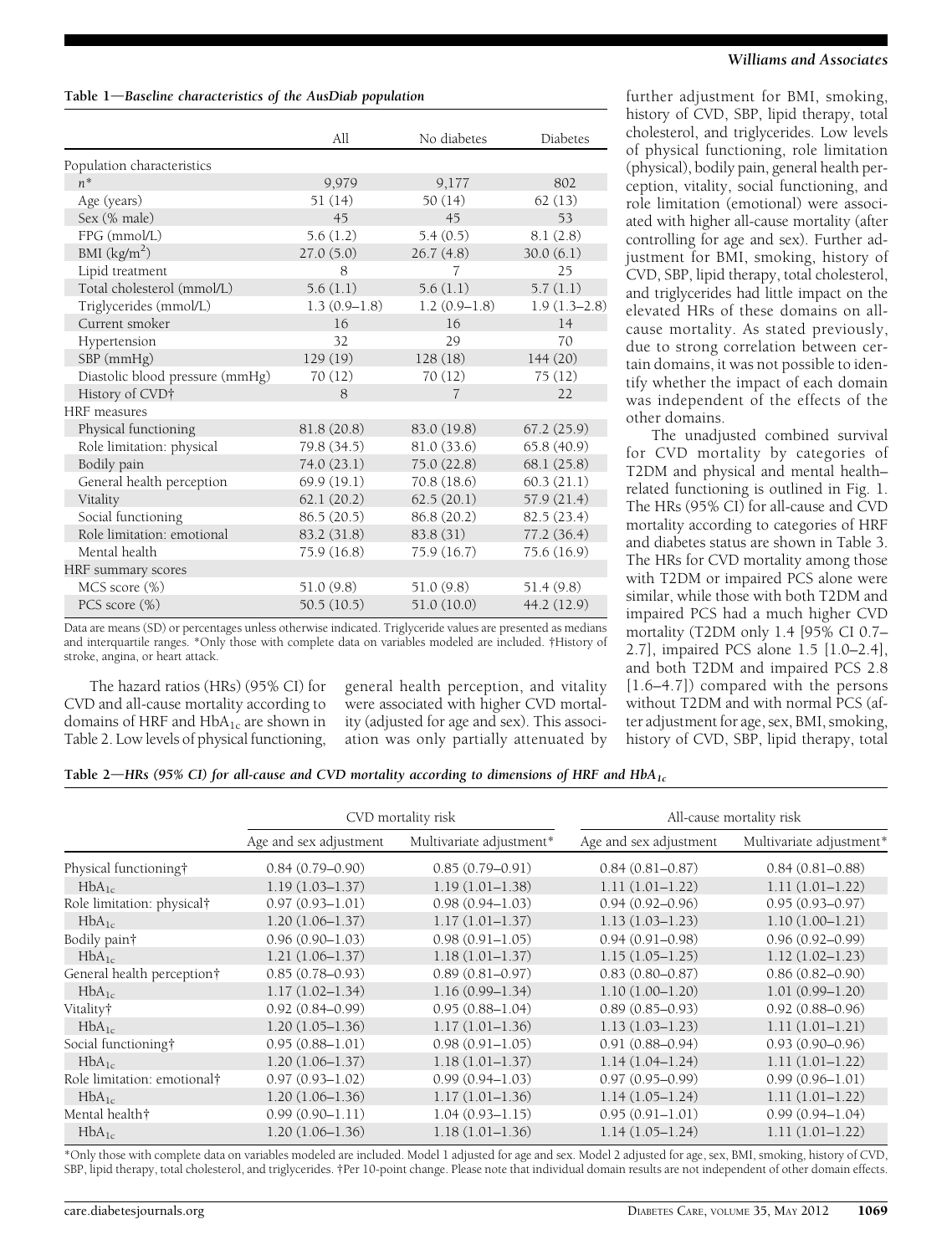Diabetes, health-related functioning, and mortality



Figure  $1$ —A: Unadjusted survival for CVD mortality according to diabetes and PCS score categories: the AusDiab study. B: Unadjusted survival for CVD mortality according to diabetes and MCS score categories: the AusDiab study.

cholesterol, and triglycerides). Adjustment for MCS (Model 3) did not appreciably affect the impact of PCS, either alone or in combination with T2DM, on all-cause or CVD mortality. For MCS, the HR for CVD mortality among those with T2DM onlywas 1.4 (95% CI 0.9–2.1) and for impaired MCS alone was 0.7 (0.4–1.3), while the HR for CVD mortality in people with both T2DM and impaired MCSwas 2.3 (1.2–4.1). Inclusion of PCS in Model 3 did not substantially affect these results; the

individual impact of MCS and its combined impact with diabetes on mortality were independent of PCS.

To test the nature of the relationship between diabetes and HRF on mortality, i.e., whether effects of the combined disorders on mortality were additive or synergistic, interactionswere tested between each domain of the SF-36 and  $HbA_{1c}$ , and where significant, these terms were added to the final model for each dimension. For CVD mortality, there was a significant interaction

between bodily pain and  $HbA_{1c}$  ( $P = 0.015$ ). For all-cause mortality, there were significant interactions between physical functioning and  $HbA_{1c}$  (P = 0.035) and between bodily pain and  $HbA_{1c}$  (P = 0.033). There was no significant interaction between HbA<sub>1c</sub> and mental HRF.

**CONCLUSIONS**—This is the first study to show that the combined exposure to type 2 diabetes and impaired HRF is associated with an increased risk of cardiovascular and all-cause mortality. Physical and mental health functioning both demonstrated this additive relationship with diabetes on increased mortality, and T2DM and components of impaired physical HRF (the domains of bodily pain and physical functioning) showed a synergistic impact on mortality. These interaction results indicated that greater bodily pain and poorer physical functioning were more strongly related to mortality among people with higher  $HbA_{1c}$ compared with those with lower  $HbA_{1c}$ . This may suggest that people with diabetes who experience high levels of pain or impaired physical functioning are less likely to participate in behaviors that could improve glycemic control and reduce the development of complications, therefore increasing their mortality risk. It is also possible that these specific HRF impairments are markers of other processes that might increase mortality risk. Owing to strong correlations between certain HRF domains, it was not possible to identify whether bodily pain and physical functioning exerted effects on mortality independent of one another or independent of other domains of HRF.

Previous research in T2DM has largely focused on assessing and modifying conventional risk factors, such as lowering blood glucose and lipids, and increasing physical activity. This approach does not, however, look beyond clinical parameters and fails to take into account the role of subjective health status markers, which can reflect other physical and psychological symptom burden as well as the individual's perception of their health (5). A number of studies have now begun to recognize and advocate the use of HRF measures in risk assessment and stratification for CVD (3,9) and diabetes (11).

Our findings indicate that HRF is related to life expectancy and that among people with T2DM, impaired HRF significantly increases CVD and all-cause mortality. In populations with type 2 diabetes, a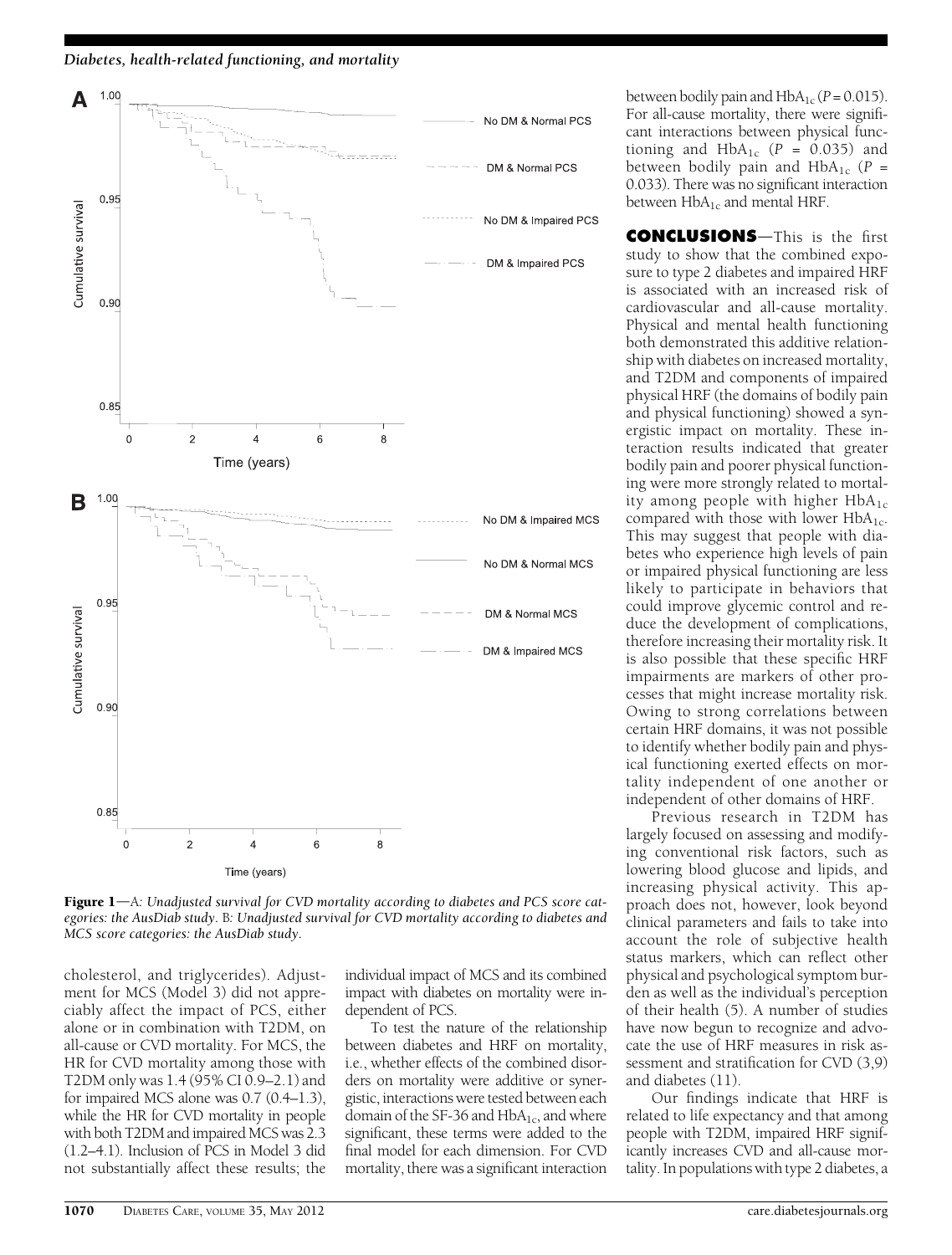Table 3-HRs (95% CI) for all-cause and CVD mortality according to categories of HRF and diabetes status

|                          |           |                | Mortality risk |                |
|--------------------------|-----------|----------------|----------------|----------------|
|                          | Deaths    | Model 1        | Model 2*       | Model 3*       |
| PCS score                |           |                |                |                |
| All-cause mortality      |           |                |                |                |
| No T2DM and normal PCS   | 170(2.4)  | 1.0            | 1.0            | 1.0            |
| T2DM and normal PCS      | 32(7.2)   | $1.3(0.9-1.8)$ | $1.2(0.8-1.8)$ | $1.2(0.8-1.8)$ |
| No T2DM and impaired PCS | 189(9.1)  | $1.8(1.4-2.2)$ | $1.6(1.3-2.0)$ | $1.7(1.3-2.1)$ |
| T2DM and impaired PCS    | 91(25.4)  | $3.3(2.5-4.3)$ | $2.8(2.1-3.7)$ | $2.9(2.1-3.9)$ |
| CVD mortality            |           |                |                |                |
| No T2DM and normal PCS   | 38(0.5)   | 1 <sub>0</sub> | 1 <sub>0</sub> | 1.0            |
| T2DM and normal PCS      | 11(2.5)   | $1.6(0.8-3.1)$ | $1.4(0.7-2.7)$ | $1.4(0.7-2.7)$ |
| No T2DM and impaired PCS | 53(2.6)   | $1.7(1.1-2.6)$ | $1.5(1.0-2.4)$ | $1.6(1.0-2.6)$ |
| T2DM and impaired PCS    | 32(8.9)   | $3.6(2.2-5.9)$ | $2.8(1.6-4.7)$ | $2.9(1.7-5.0)$ |
| MCS score                |           |                |                |                |
| All-cause mortality      |           |                |                |                |
| No T2DM and normal MCS   | 276(4.0)  | 1.0            | 1 <sub>0</sub> | 1 <sub>0</sub> |
| T2DM and normal MCS      | 86 (14.7) | $1.6(1.3-2.1)$ | $1.5(1.1-1.9)$ | $1.4(1.1-1.8)$ |
| No T2DM and impaired MCS | 83(3.7)   | $1.2(0.9-1.5)$ | $1.0(0.8-1.3)$ | $0.8(0.6-1.1)$ |
| T2DM and impaired MCS    | 37(17.1)  | $2.3(1.6-3.2)$ | $1.8(1.3-2.6)$ | $1.5(1.0-2.1)$ |
| CVD mortality            |           |                |                |                |
| No T2DM and normal MCS   | 75(1.1)   | 1.0            | 1.0            | 1.0            |
| T2DM and normal MCS      | 29(5.0)   | $1.7(1.1-2.6)$ | $1.4(0.9-2.1)$ | $1.3(0.8-2.1)$ |
| No T2DM and impaired MCS | 16(0.7)   | $0.8(0.5-1.4)$ | $0.7(0.4-1.3)$ | $0.6(0.3-1.0)$ |
| T2DM and impaired MCS    | 14(6.5)   | $2.8(1.6-5.0)$ | $2.3(1.2-4.1)$ | $1.8(1.0-3.3)$ |

Data are HR (95% CI) or n (%). \*Only those with complete data on variables modeled are included. Model 1 adjusted for age and sex. Model 2 adjusted for age, sex, BMI, smoking, history of CVD, SBP, lipid therapy, total cholesterol, and triglycerides. Model 3 included additional adjustment for the MCS score for the PCS score results and additional adjustment for the PCS score for the MCS score.

few studies have shown an independent T2DM and mortality. Furthermore, this inverse relationship between HRF and all- study extends existing literature, providcause and cardiovascular mortality, using ing data indicating the synergistic impact both the SF-36 and the EuroQoL (EQ-5D) of T2DM and impaired HRF on mortalscales  $(11,12)$ . Both instruments are ge- ity, and highlights the significance of neric measures of HRF widely used among HRF as a CVD risk factor by showing patient samples (12) and the general pop- that those with impaired HRF without ulation (17). The EQ-5D, developed by the diabetes have a risk of CVD mortality EuroQol group, measures an individual's similar to that of people with normal health state through five dimensions: mobil- HRF and diabetes. ity,self-care, usual activity, pain/discomfort, We have shown that both the physical anxiety, and depression (18). Previous and mental components of HRF indepenthe combined impact of T2DM and im- This supports previous research from a paired HRF onmortality because theirsam- community sample in Taiwan, which ples included only people with diabetes demonstrated a relationship between (11,12). Research has shown that people both the physical and mental components with T2DM are more likely to experience of HRF and mortality, even after adjustimpaired HRF compared with populations ment for a range of covariates (20). Howwithout diabetes (5,7,10). It is also well es- ever, a number of studies have failed to tablished that hyperglycemia promotes find an association between MCS and mortablished that hyperglycemia promotes CVD risk through various mechanisms, in- tality. In the Ziprasidone Observational function (19), which consequently increase physical but not mental health functionatherosclerosis and plaque rupture. There- ing was related to mortality in partici-<br>fore, our findings support previous work pants with T2DM (11), and a similar demonstrating separate associations be- finding was shown in a cardiac patient

dently contribute to the risk of mortality. Study of Cardiac Outcomes (ZODIAC), pants with T2DM  $(11)$ , and a similar sample (3). Despite T2DM and impaired

MCS significantly increasing mortality in this study, our results indicate that the physical component of HRF did have a stronger effect on mortality than the mental component.

The SF-36 incorporates an assessment of self-rated health, for which there is significant literature supporting its role as a predictor of mortality (21). Self-rated health provides an overall evaluation of current mental and physical health, as well as the trajectory of health. Explanations for the strength of this relationship suggest that self-rated health may influence behaviors that will affect future health but also that such subjective measures are more inclusive and accurate measurements of health than individual clinical variables (22).

There is strong evidence to suggest that diabetes and HRF are associated with psychosocial risk factors, such as depression (7,23). In a sample of patients with T2DM, both the PCS and MCS of SF-36 were associated with depression, anxiety, and illness perceptions (24). Therefore, T2DM and impaired HRF may promote psychosocial ill health, demonstrating a pathway through which CVD mortality risk may be elevated. The mediating effect of psychosocial adversity may act directly on physiological processes that promote CVD risk. For example, a psychological intervention for cancer sufferers showed that, by improving depressive symptoms, inflammatory markers were reduced (25). Another mechanism through which the cumulative effects of T2DM and impaired HRF increase mortality may be through behaviors like poor diet, diabetes selfcare, and medical adherence (23). There is a clear link between behaviors such as diet and exercise and HRF (5); however, the literature is more limited regarding the self-management behaviors of adherence and compliance to medical routines. Hanestad and Albrektsen (26) showed that, in a sample of patients with type 1 diabetes, HRF was associated with greater perceived ease of regimen adherence. Results from another cross-sectional study indicated that higher HRF was related to good compliance (27). Therefore, ameliorating HRF levels through psychological and behavioral interventions may benefit health outcomes by improving psychological health and health care practices of individuals with T2DM.

There are limitations to be considered. There is some debate about the use of SF-36 as a measurement tool for quality of life among people with diabetes (28);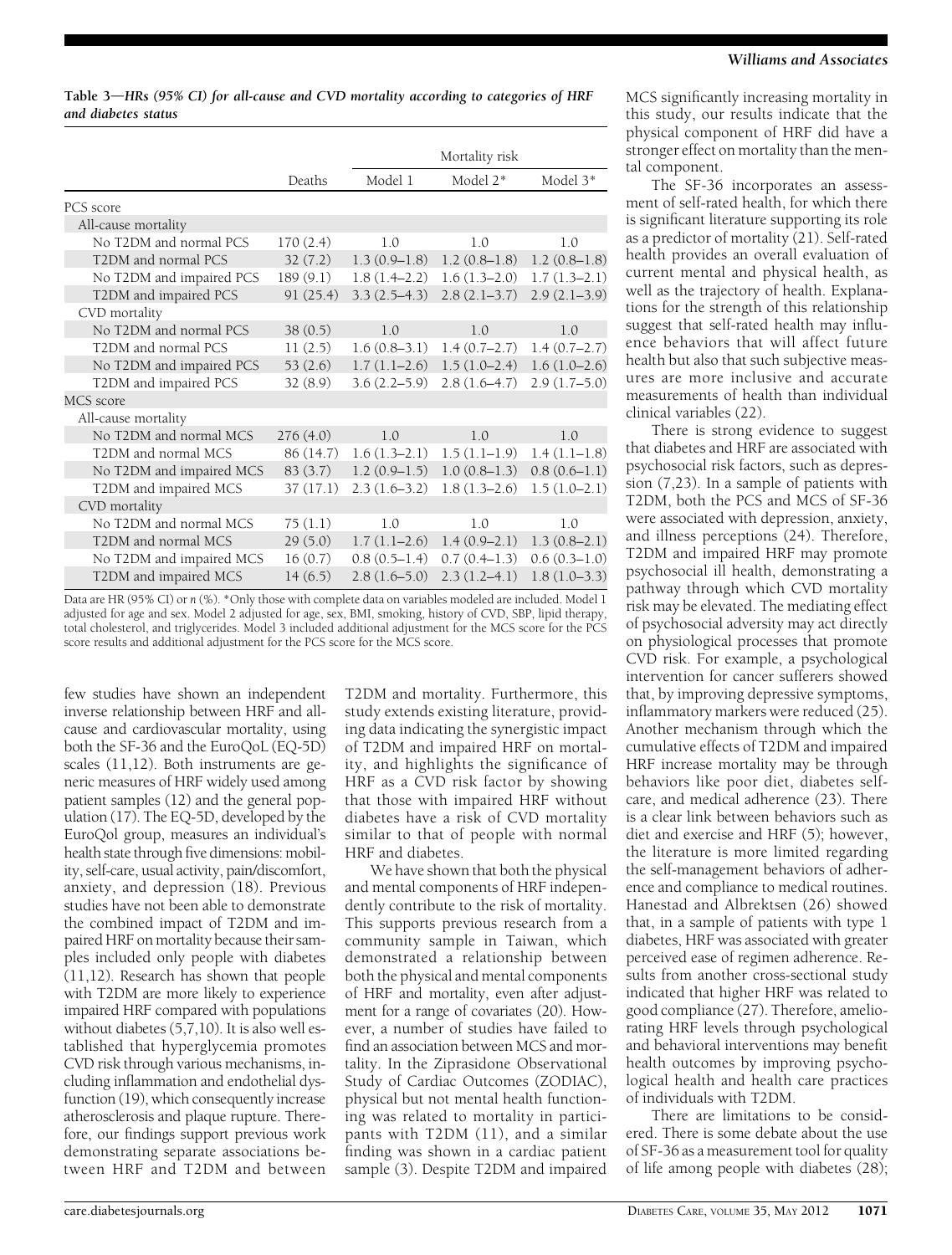# Diabetes, health-related functioning, and mortality

however, it is generally accepted that, in population samples, it accurately assesses health status or HRF (17). It is possible that impaired HRF may reflect some unmeasured variables; therefore, some of the variance attributed to impaired HRF may be explained by other factors. Complications relating to diabetes are likely to explain some of the increased mortality observed among people with diabetes. Although complete data on all diabetesrelated complications were not available, the inclusion of albumin-to-creatinine ratio as a covariate did not appreciably affect the findings (i.e., PCS remained a significant independent predictor of mortality, and the combination of both summary components of HRF with T2DM significantly increased the risk of mortality). Data on depression were not available to explore its role as a mediating variable. The moderate response rates at baseline mean that the findingsmay be subject to response and selection biases and therefore may not be generalizable across all populations. However, the large national sample and quality of the glucose tolerance data give this work considerable weight.

This study demonstrates the combined impact of diabetes and impaired HRF on cardiovascular and all-cause mortality. These findings indicate that, among people with T2DM, impaired HRF is likely to be important in the identification of individuals at increased risk of CVD mortality.

Acknowledgments-E.D.W. is supported by a Diabetes UK Fellowship (09/0003833). J.E.S. is supported by a National Health and Medical Research Council Fellowship (586623). R.J.T. is supported by the Lions Foundation. The AusDiab study, cocoordinated by the Baker IDI Heart and Diabetes Institute, was supported in part by the Victorian Government's Operational Infrastructure Support Program, the National Health and Medical Research Council (NHMRC Grant 233200), the Australian Government Department of Health and Ageing, City Health Centre–Diabetes Service–Canberra, the Department of Health and Community Services-Northern Territory, the Department of Health and Human Services–Tasmania, the Department of Health–New South Wales, the Department of Health–Western Australia, the Department of Health–South Australia, the Department of Human Services–Victoria, Diabetes Australia, Diabetes Australia Northern Territory, Estate of the Late Edward Wilson, the Jack Brockhoff Foundation, Kidney Health Australia, Marian & FH Flack Trust, Menzies Research Institute, and the Pratt Foundation.

The AusDiab study was also supported by Abbott Australasia Pty Ltd, Alphapharm Pty Ltd, AstraZeneca, Bristol-Myers Squibb, Eli Lilly Australia, GlaxoSmithKline, Janssen-Cilag, Merck Sharp & Dohme, Novartis Pharmaceuticals, Novo Nordisk Pharmaceuticals, Pfizer Pty Ltd, Queensland Health, Roche Diagnostics Australia, Royal Prince Alfred Hospital (Sydney, New South Wales, Australia), sanofi-aventis, and Sanofi-Synthelabo. No other potential conflicts of interest relevant to this article were reported.

E.D.W. wrote the manuscript. L.R. contributed to the analyses and reviewed and edited the manuscript. B.F.O. and C.R. reviewed and edited the manuscript. J.E.S. contributed to discussion and reviewed and edited the manuscript. R.J.T. contributed to discussion, analyses, and manuscript writing and reviewed and edited the manuscript. E.D.W. and R.J.T. are the guarantors of this work and, as such, had full access to all the data in the study and take responsibility for the integrity of the data and the accuracy of the data analysis.

Parts of this study were presented in abstract form at the 70th Scientific Sessions of the American Diabetes Association, Orlando, Florida, 25–29 June 2011.

The authors are enormously grateful for the invaluable contribution to the set-up and field activities of AusDiab, to the Baker IDI Heart and Diabetes Institute staff at the time of data collection: B. Atkins (also of Monash Medical Centre), A. Bonney, M. Dalton, M. de Courten (now of University of Copenhagen), D. Dunstan, H. Jahangir, A. Meehan, N. Meinig, S. Murray, A. Stewart, R. Tapp (now of National Vision Research Institute), T. Whalen, F. Wilson, and P. Zimmet, as well as A. Allman and C. Reid (HITECH Pathology), S. Bennett (Australian Institute of Health & Welfare), S. Chadban (University of Sydney), T. Dwyer (Menzies Centre for Population Research), D. Jolley (Monash University), D. McCarty (Centre for Eye Research Australia), K. O'Dea (Menzies School of Health Research), K. Polkinghorne (Monash Medical Centre), P. Phillips (Queen Elizabeth Hospital), and H. Taylor (Centre for Eye Research Australia).

### References

- 1. World Health Organization. The Global Burden of Disease: 2004 Update. Geneva, World Health Organization, 2008
- 2. Barr EL, Zimmet PZ, Welborn TA, et al. Risk of cardiovascular and all-cause mortality in individualswith diabetes mellitus, impaired fasting glucose, and impaired glucose tolerance: the Australian Diabetes, Obesity, and Lifestyle Study (AusDiab). Circulation 2007;116:151–157
- 3. Rumsfeld JS, MaWhinney S, McCarthy M Jr, et al. Health-related quality of life as a predictor of mortality following coronary artery bypass graft surgery. Participants of the Department of Veterans Affairs Cooperative Study Group on Processes, Structures, and Outcomes of Care in Cardiac Surgery. JAMA 1999;281:1298– 1303
- 4. Rosengren A, Hawken S, Ôunpuu S, et al.; INTERHEART investigators. Association of psychosocial risk factors with risk of acute myocardial infarction in 11119 cases and 13648 controls from 52 countries (the INTERHEART study): case-control study. Lancet 2004;364:953–962
- 5. Rubin RR, Peyrot M. Quality of life and diabetes. Diabetes Metab Res Rev 1999; 15:205–218
- 6. Ware JE Jr, Sherbourne CD. The MOS 36-item short-form health survey (SF-36). I. Conceptual framework and item selection. Med Care 1992;30:473–483
- 7. Wexler DJ, Grant RW, Wittenberg E, et al. Correlates of health-related quality of life in type 2 diabetes. Diabetologia 2006;49: 1489–1497
- 8. Tapp RJ, O'Neil A, Shaw JE, Zimmet PZ, Oldenburg BF; AusDiab Study Group. Is there a link between components of health-related functioning and incident impaired glucose metabolism and type 2 diabetes? The Australian Diabetes Obesity and Lifestyle (AusDiab) study. Diabetes Care 2010;33:757–762
- 9. Spertus JA, Jones P, McDonell M, Fan V, Fihn SD. Health status predicts long-term outcome in outpatients with coronary disease. Circulation 2002;106:43–49
- 10. Al-Shehri AH, Taha AZ, Bahnassy AA, Salah M. Health-related quality of life in type 2 diabetic patients. Ann Saudi Med 2008;28:352–360
- 11. Kleefstra N, Landman GW, Houweling ST, et al. Prediction of mortality in type 2 diabetes from health-related quality of life (ZODIAC-4). Diabetes Care 2008;31:932– 933
- 12. Landman GW, van Hateren KJ, Kleefstra N, Groenier KH, Gans RO, Bilo HJ. Healthrelated quality of life and mortality in a general and elderly population of patients with type 2 diabetes (ZODIAC-18). Diabetes Care 2010;33:2378–2382
- 13. Dunstan DW, Zimmet PZ, Welborn TA, et al.; Australian Diabetes, Obesity and Lifestyle Study (AusDiab). The Australian Diabetes, Obesity and Lifestyle Study (AusDiab)—methods and response rates. Diabetes Res Clin Pract 2002;57:119–129
- 14. World Health Organization. Definition, Diagnosis and Classification of Diabetes Mellitus and Its Complications. Part 1. Diagnosis and Classification of Diabetes Mellitus. Geneva, World Health Organization, 1999
- 15. Briganti EM, Shaw JE, Chadban SJ, et al.; Australian Diabetes, Obesity and Lifestyle Study (AusDiab). Untreated hypertension among Australian adults: the 1999-2000 Australian Diabetes, Obesity and Lifestyle Study (AusDiab). Med J Aust 2003;179: 135–139
- 16. Magliano D, Liew D, Pater H, et al. Accuracy of the Australian National Death Index: comparison with adjudicated fatal outcomes among Australian participants